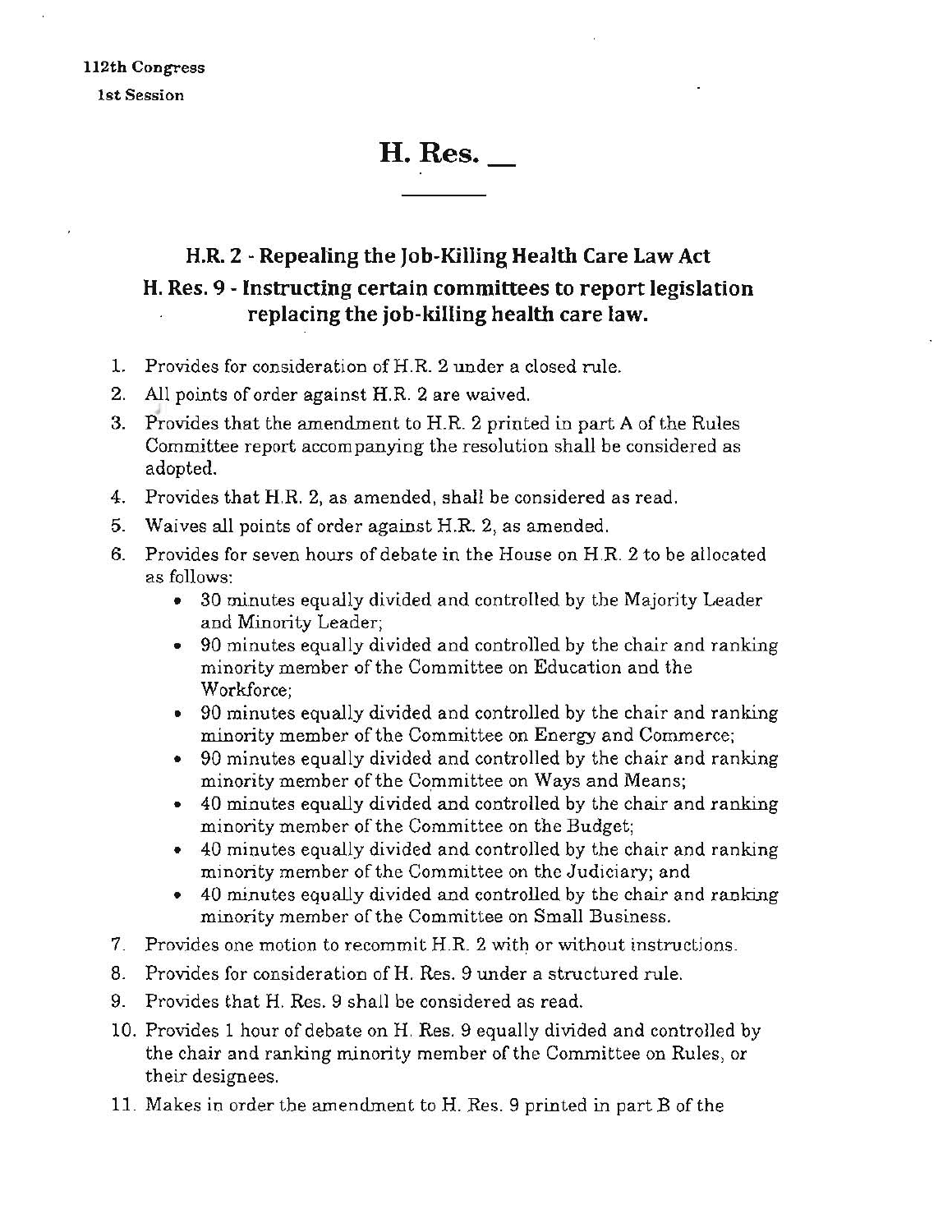report, if offered by Representative Matheson of Utah or his designee, which shall be considered as read and shall be debatable for 10 minutes equally divided and controlled by the proponent and an opponent.

- 12. All points of order are waived against the amendment printed in part B of the report.
- 13. Provides one motion to recommit H. Res. 9 without instructions.
- 14. Provides for the consideration of a resolution, if offered by the Majority Leader or his designee, relating to the status of certain actions taken by Members·elect, under a closed rule.
- 15. Provides 4 minutes of debate on the resolution equally divided and controlled by the Majority Leader and Minority Leader, or their designees.

#### RESOLUTION

*Resolved.* That upon adoption of this resolution it shall be in order to consider in the House the bill (H.R. 2) to repeal the job-killing health care law and health care·related provisions in the Health Care and Education Reconciliation Act of 2010. All points of order against consideration of the bill are waived. The amendment printed in part A of the report of the Committee on Rules accompanying this resolution shall be considered as adopted. The bill, as amended, shall be considered as read. All points of order against provisions in the bill, as amended, are waived. The previous question shall be considered as ordered on the bill, as amended, to final passage without intervening motion except: (1) seven hours of debate, with 30 minutes equally divided and controlled by the Majority Leader and Minority Leader or their respective designees, 90 minutes equally divided and controlled by the chair and ranking minority member of the Committee on Education and the Workforce, 90 minutes equally divided and controlled by the chair and ranking minority member of the Committee on Energy and Commerce, 90 minutes equally divided and controlled by the chair and ranking minority member of the Committee on Ways and Means, 40 minutes equally divided and controlled by the chair and ranking minority member of the Committee on the Budget, 40 minutes equally divided and controlled by the chair and ranking minority member of the Committee on the Judiciary, and 40 minutes equally divided and contro11ed by the chair and ranking minority member of the Committee on Small Business; and (2) one motion to recommit with or without instructions.

Sec. 2. Upon adoption of this resolution it shall be in order without intervention of any point of order to consider in the House the resolution (H. Res. 9) instructing certain committees to report legislation replacing the job-killing health care law. The resolution shaU be considered as read. The previous question shall be considered as ordered on the resolution and any amendment thereto to final adoption without intervening motion or demand for division of the question except: (1) one hour of debate equally divided and controlled by the chair and ranking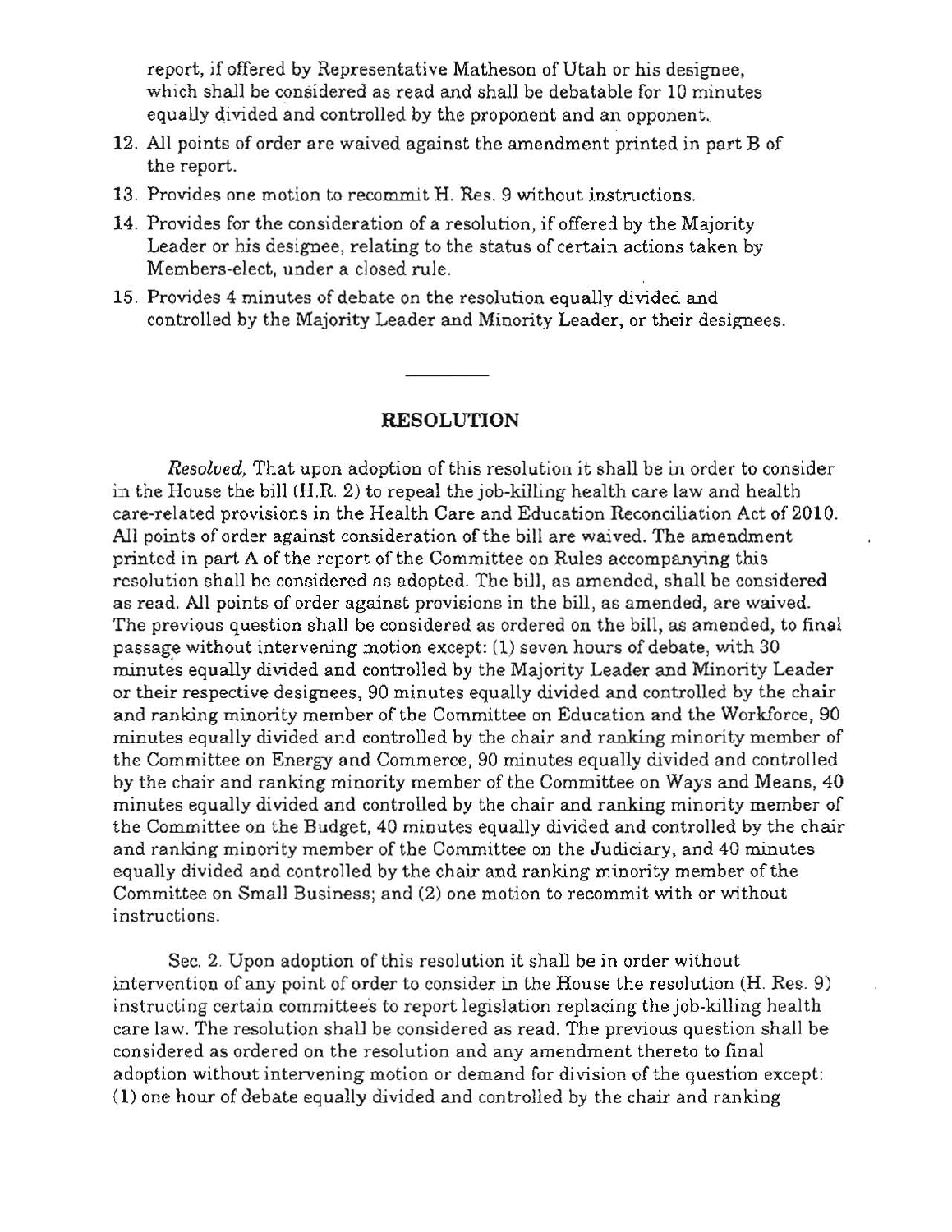minority member of the Committee on Rules or their respective designees; (2) the amendment printed in part B of the report of the Committee on Rules, if offered by Representative Matheson of Utah or his designee, which shall be in order without intervention of any point,of order, shall be considered as read, and shall be separately debatable for 10 minutes equally divided and controlled by the proponent and an opponent; and (3) one motion to recommit which may not contain instructions.

Sec. 3. Upon adoption of this resolution it shall be in order without intervention of any point of order to consider in the House a resolution, if offered by the Majority Leader or his designee, relating to the status of certain actions taken by Members-elect. The previous question shall be considered as ordered on the resolution to final adoption without intervening motion or demand for division of the question except four minutes of debate equally divided and controlled by the Majority Leader and Minority Leader or their respective designees.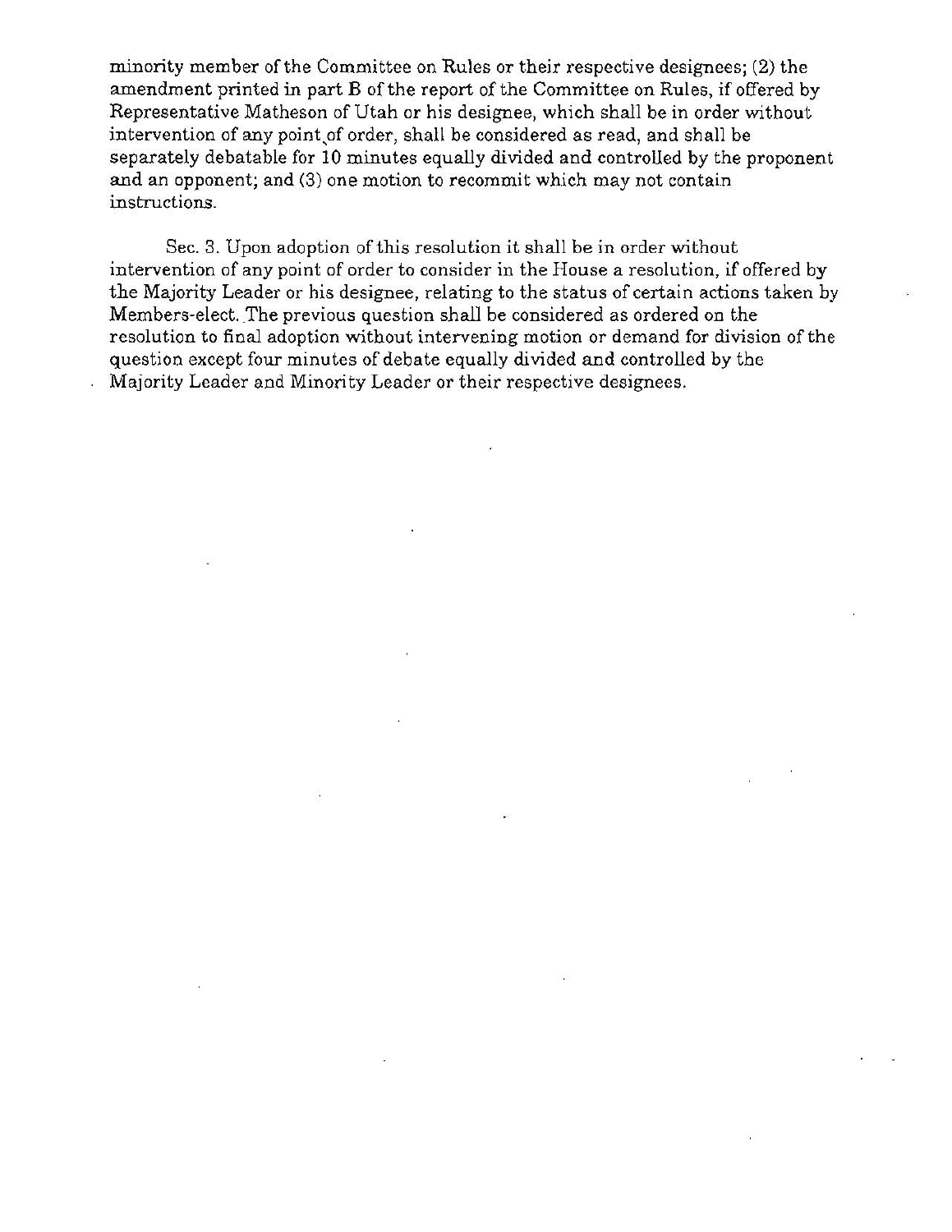#### H.R. 2 - SUMMARY OF AMENDMENT IN PART A PROPOSED TO BE CONSIDERED AS ADOPTED

**Sponsor** 

# **Description** 

 $Cantor (VA)$ 

#29 Would add the language required by statutory PAYGO for CBO scoring.